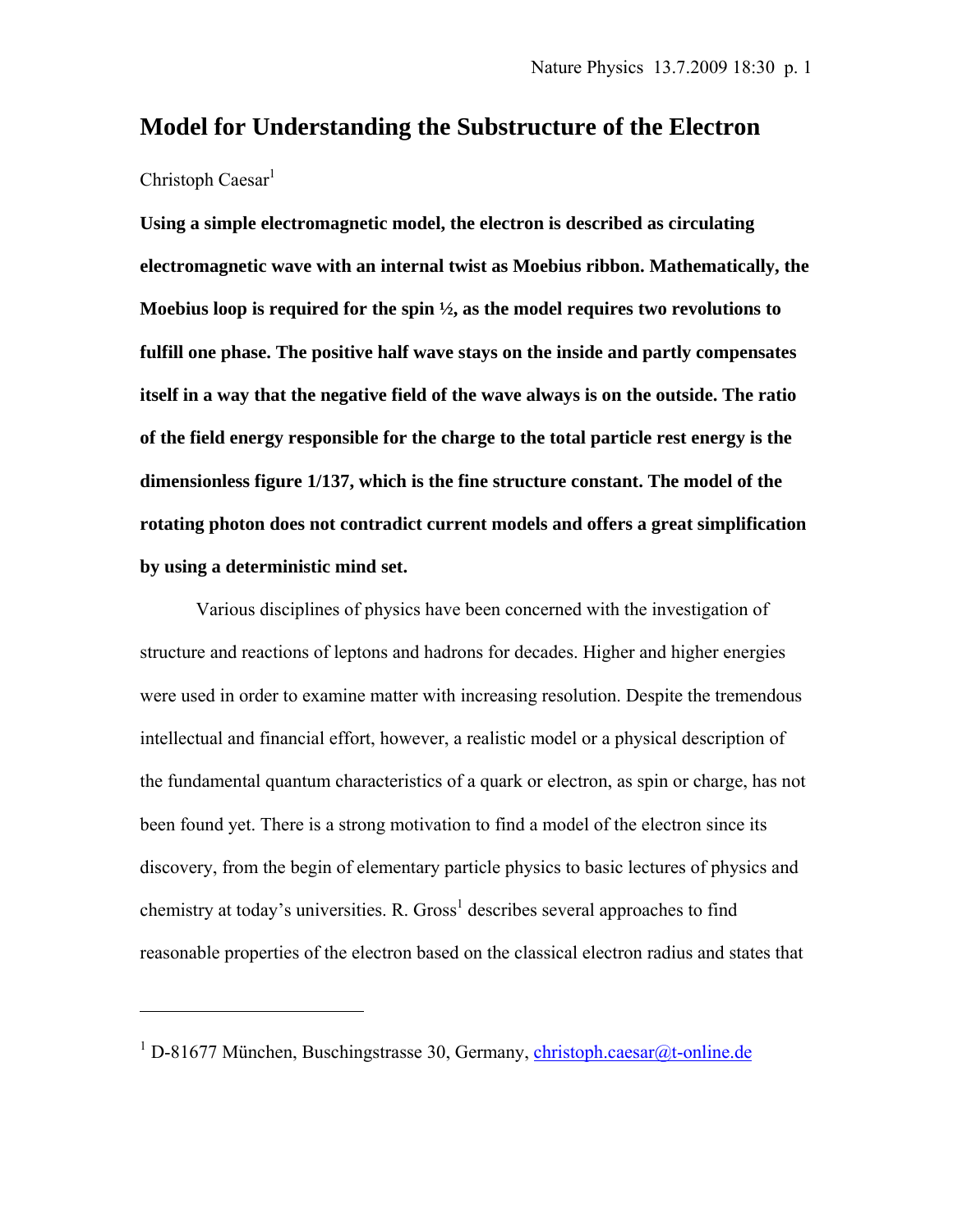they "lead to no reasonable result" applying laws of classical physics. Even if physics and chemistry can exactly describe the probability distribution of the electrons around the nucleus it is still open of what they describe the probability of occurrence. At present, the electron is a "black box" with abstract quantum properties. The box has an unknown size or diameter, it has a property called "Spin" and it exhibits two variations of the spin  $(+1/2)$ h-bar and –1/2 h-bar), each time it enters an asymmetric magnetic field. It shows an external electrical field which is not correlated with its mass or spin and is defined as the elementary constant e<sup>-</sup>.

Several approaches for a quantum reality of the electron have been published, e.g. a model with mass less particles circulating each other with the speed of light<sup>2</sup> or a model which regards the electron as a solid charged shell rotating with the speed of light<sup>3</sup>. These models, however, cannot predict the elementary charge or the correct spin nor could the existence of the mass less particles be proven. A solid shell or mass, however, has never been observed to move with c, either.

A model of the electron should further be able to reduce the number of the elementary constants (now approx.  $20)^4$ . If merely the electron mass, spin or elementary charge could be correlated with each other this would be regarded as substantial progress according to some authors<sup>5,6</sup>.

#### **The Electron**

What is the electron? What is a rotating charge cloud with a negative electrical field, which behaves like a wave in interference experiments and can expel photons from some substances? Such a structure or particle wave electron could be imagined, if the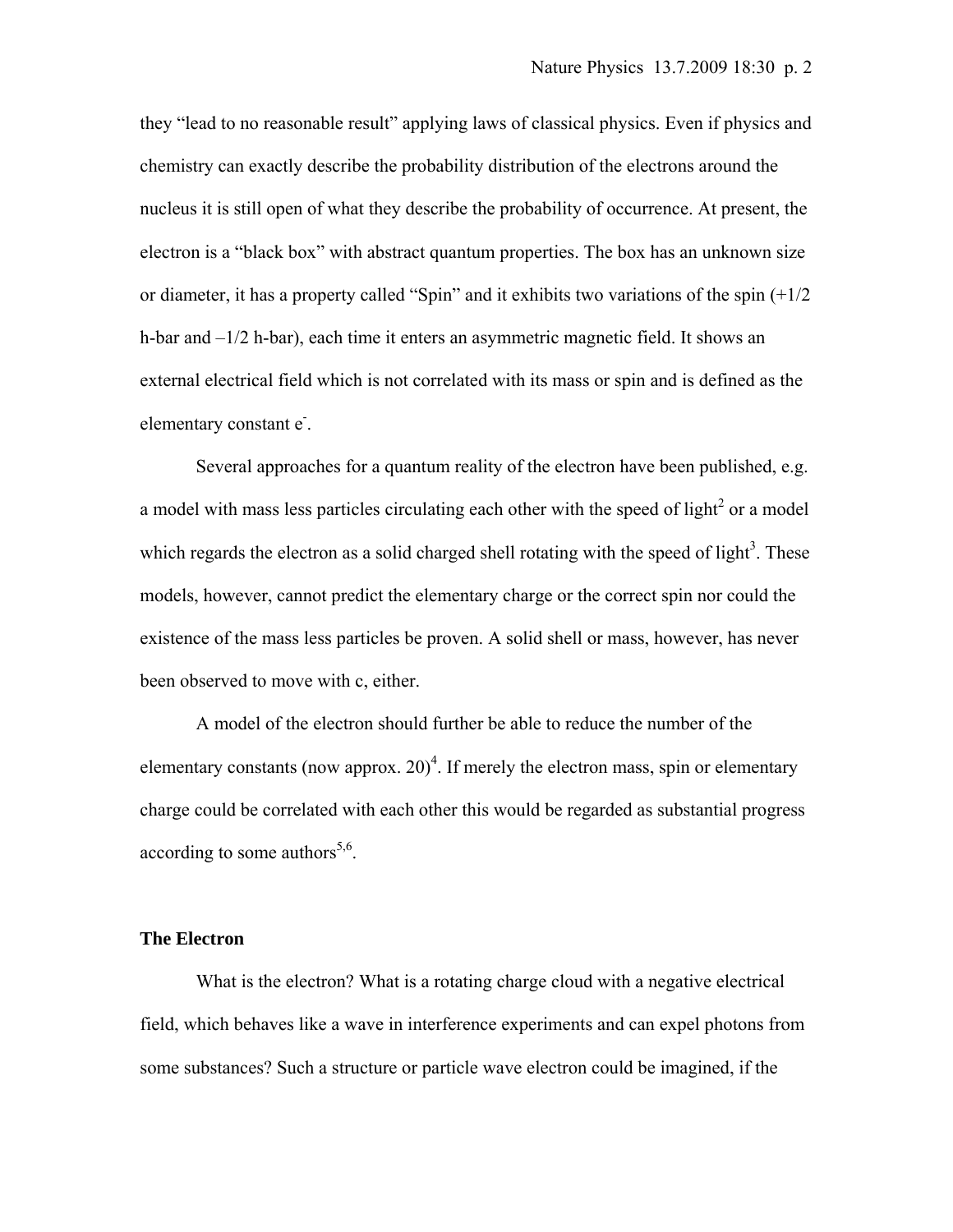negative field of the electron were formed as part of an electromagnetic wave, in which the negative part of the electrical field always is on the "exterior" and where the positive half wave remains on the inside somehow hidden, i.e. a rotary or , wound up" photon. The energy of the electromagnetic field entirely forms the mass equivalent of the electron in this model.

How does the field of an electromagnetic sine wave look like? The electric field is defined as the direction in which a test charge would move; the intensity of the field per definition corresponds to the acceleration the test charge is subjected to. Along the path of the wave, the field strength corresponds to the classical sine wave as given in fig. 1.



**FIG. 1: Electrical field strength E of an electromagnetic sine wave (left side). Right side: Vector field of E in the x-y plane (z-axis out of plane): the vectors give the direction and magnitude of the acceleration of test charges** 

If looked at in space (Fig. 1 right side), the field has an underside, and the field strength is defined as the length of the vector. The positive test charge above the x - axis (x-z - plane) is repelled by the field of the positive half wave into the direction of the arrows, i.e. the field of the positive half wave acts like a positive charge "above" the plane. The same test charge, however, is drawn upwards, if placed below the path of the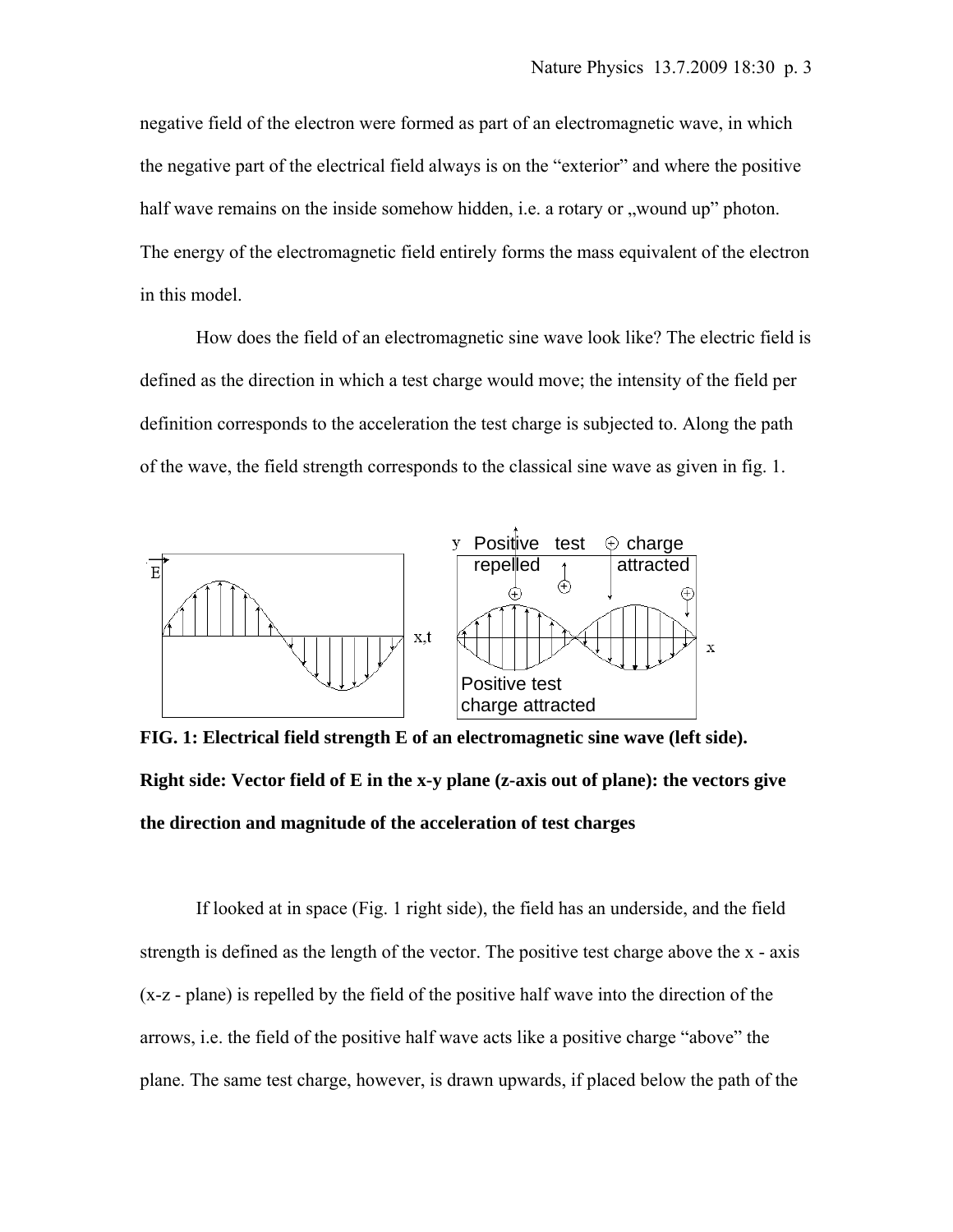wave in the x-z plane. This, per definition, is the action of a field that attracts the positive test charge, a negative field. The following negative half wave now attracts the positive test charge above, but acts as positive field geometrically below the plane.

A possible construct for a particle that is "always" negatively charged (on the outside) and has the positive part somehow hidden on the inside can be imagined, if the wave turns upside down after one half phase. Fig. 2 schematically shows a Moebius ribbon as path of such a circulating electromagnetic wave with one internal torsion per revolution. The ribbon could also be a segment of a spherical wave in reality, but the internal twist of the zero transition is harder to visualize in a sphere. Therefore the model of the ribbon is kept in the further. The field intensity has the maximum of one half sine on the right and a zero transition. It shows the internal torsion of the Moebius ribbon. The field is perpendicular to the surface; the normal vector would give the direction, in which an assumed test charge would move.



**FIG. 2: Path of the rotating electromagnetic wave forming the electron in shape of a Moebius ribbon. The field strength and field direction are drawn in as arrows**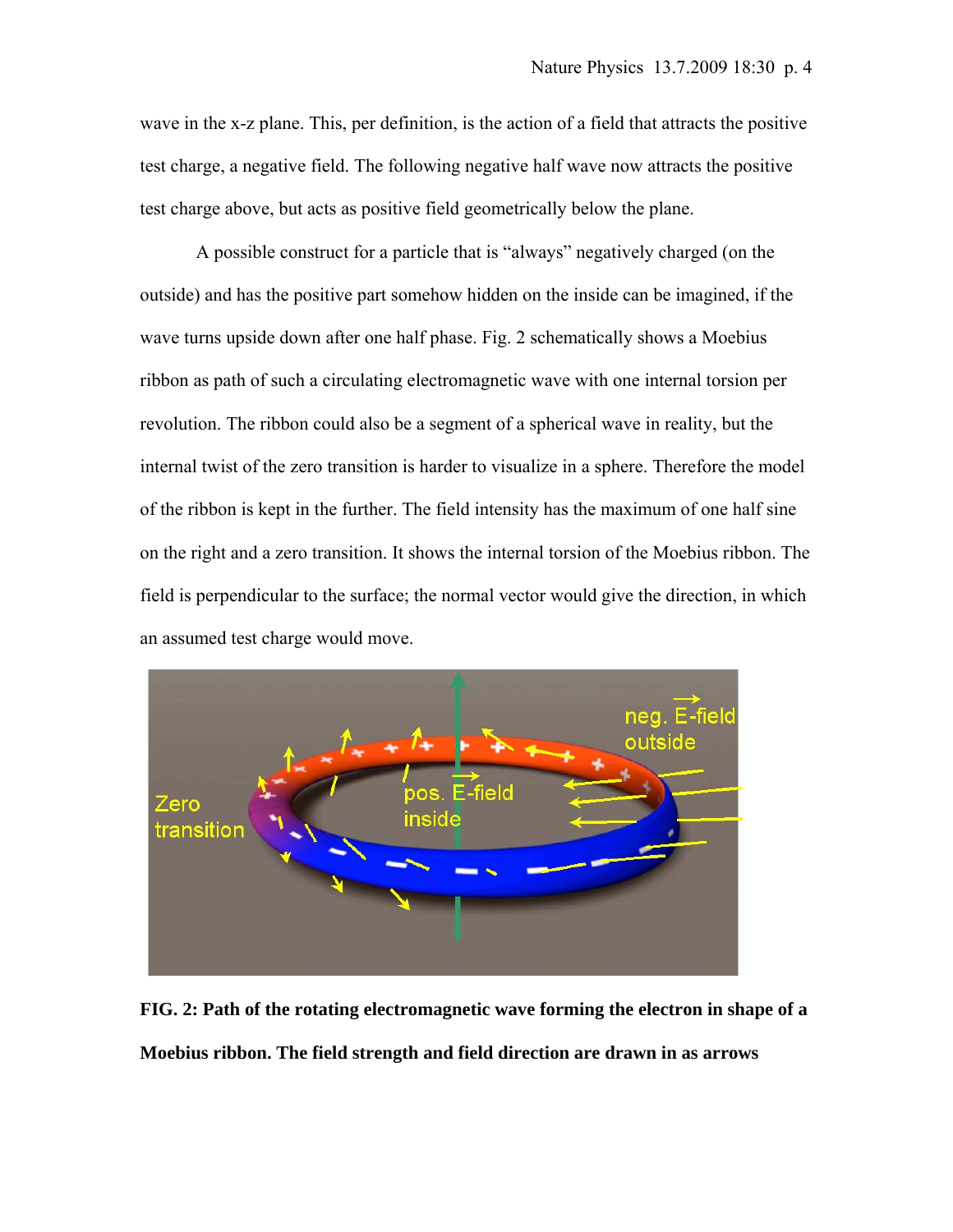Although there are no smaller test charges than the electron itself, this is a permissible thought experiment. The internal torsion of the Moebius ribbon ensures that only the negative half wave is outside and after zero transition the "lower surface" of the positive half wave is on the outside, which is again negative from their effect.

The field of any photon or wave is compensated in the long range effect over space and time by the field of the next half wave, so it is electrically neutral. The rotating construct discussed here should be neutral, too. However, the positive inside field - in case of the electron - propagates through the diameter. The field component which is exactly in the plane is counteracted by the positive field of the next revolution pointing in the opposite direction. All out-of-plane positive and negative field effects are assumed to compensate themselves in larger distances, too. The field strength in radial direction  $E_r$  of the Moebius ribbon surface is

$$
E_r = E_o \cdot \sin \varphi / 2 \cdot \sin \varphi / 2
$$
 Equation (1)

which mathematically always is positive. The field strength E decreases with  $1/r^2$ , which is not regarded in the graph below in the first place.

Fig. 3 shows the vectors in the plane of rotation of the wave for an assumed starting time  $t = 0$  and for the time, when the effect of the positive field emitted at  $t = 0$  has reached the other diameter with c. The wave then has passed an angle of 114.59 degrees, at which the arc length equals the diameter. A certain fraction of the external negative field then cannot be compensated in the long range and forms the external field of the particle. This fraction will be assessed mathematically below.

This rotating photon of the current model is suggested to be called "c-tron" because of the peripheral speed of light c.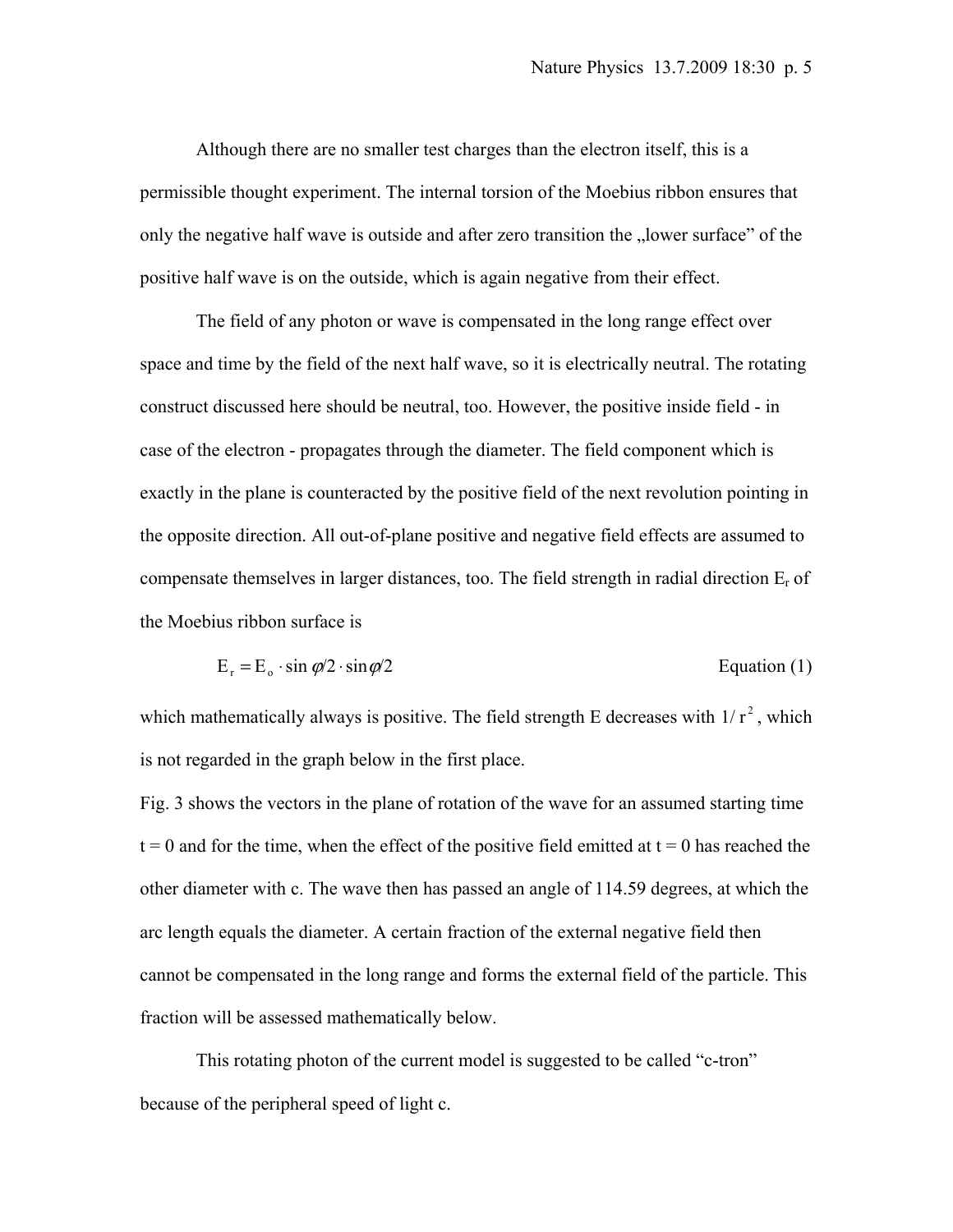## **Properties and Variations of the C-Tron**

The field rotates around its axis - therefore the particle has a spin. During one revolution of the field along the path of the Moebius ribbon only the first half of the sine wave is accomplished. The second half wave is completed after the internal turn during the second revolution. It is a very remarkable property of this model that two revolutions are necessary, in order to accomplish a full cycle or phase. This is the definition of the spin 1/2! The fact that some quantum particles need 2 revolutions to perform one full phase fills pages in physics books. The strange phenomenon is described with the analogy as if the earth needed 720 instead of 360 degrees to have turned completely. This abstract quantum feature clearly is met by this model.

The ribbon loop can exist in two variations: with an outward torsion with respect to the direction of revolution and with an inward torsion seen in the same direction. The same can be imagined for the positron. If the field rotation is counter clockwise in Fig. 2, the torsion is shown as outward. An additional magnetic moment results from the change of the field orientation at the zero transition. This additional moment is different, if the torsion goes inward. In an external magnetic field, this moment will divert the c-tron either "up" or "down" in the magnetic field, representing the "spin up" and "spin down" leptons. The particle further can have the negative field or the positive field on the outside, thus representing the electron or the positron (see Figs. 2 and 4). The field of a circulating wave without internal torsion is negative in one revolution and positive within the next one, thus altogether neutral and regarded a candidate for the neutrino.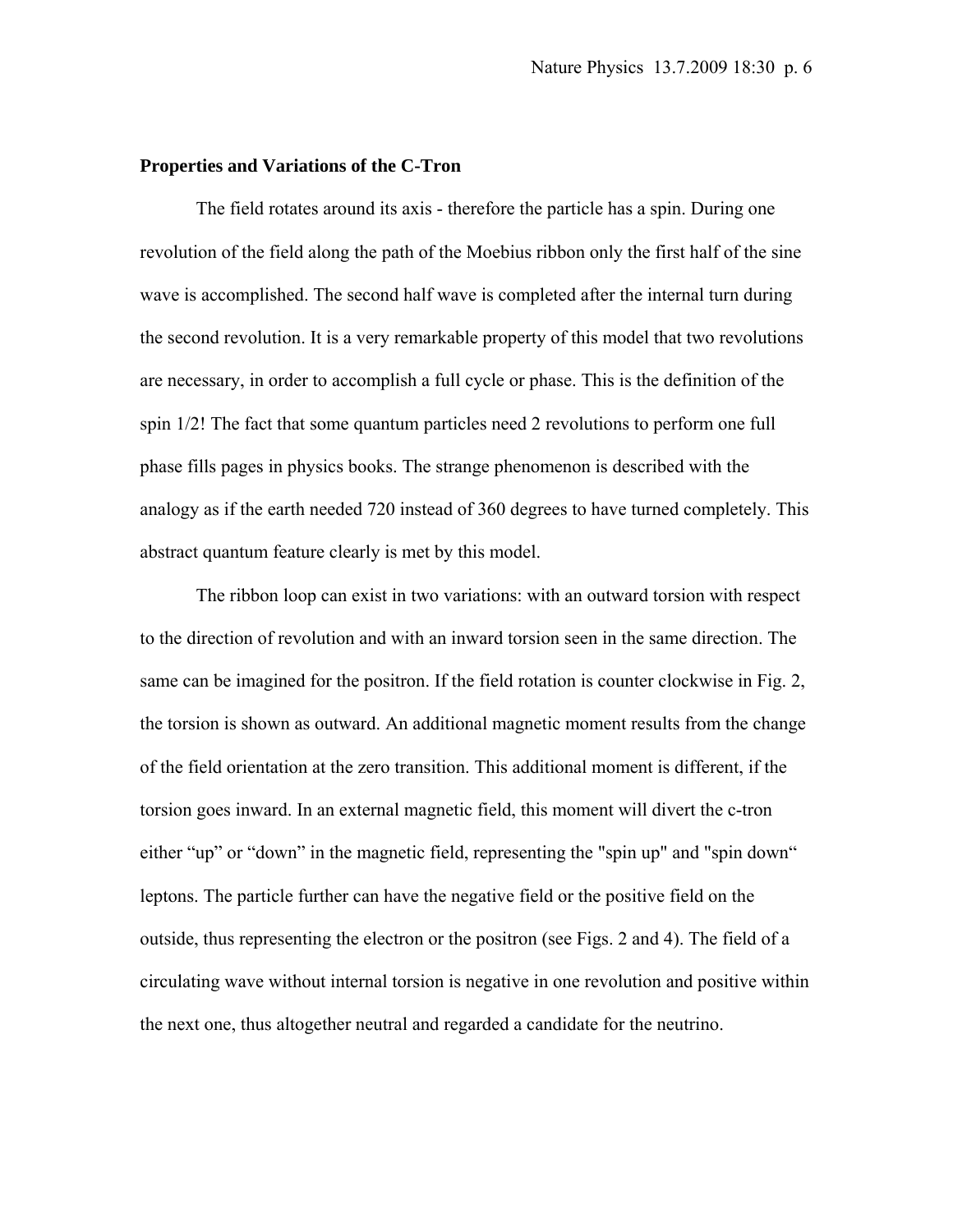The model offers photons and leptons in a unified structure: as linearly propagating photons and as circulating photons or c-trons. The latter occur with internal torsion as electrons or as positrons, each with spin up or down, or consequently as neutrinos with no internal torsion.

The change of the electric field induces a magnetic field which has its maximum at the zero transition of the electric field. It can be imagined that a closed loop of the magnetic field is formed - see fig. 4.



**FIG. 4: Schematic formation of the magnetic field of the positive c-tron in three steps with the classical notation of the electron as tiny magnet (lower right).**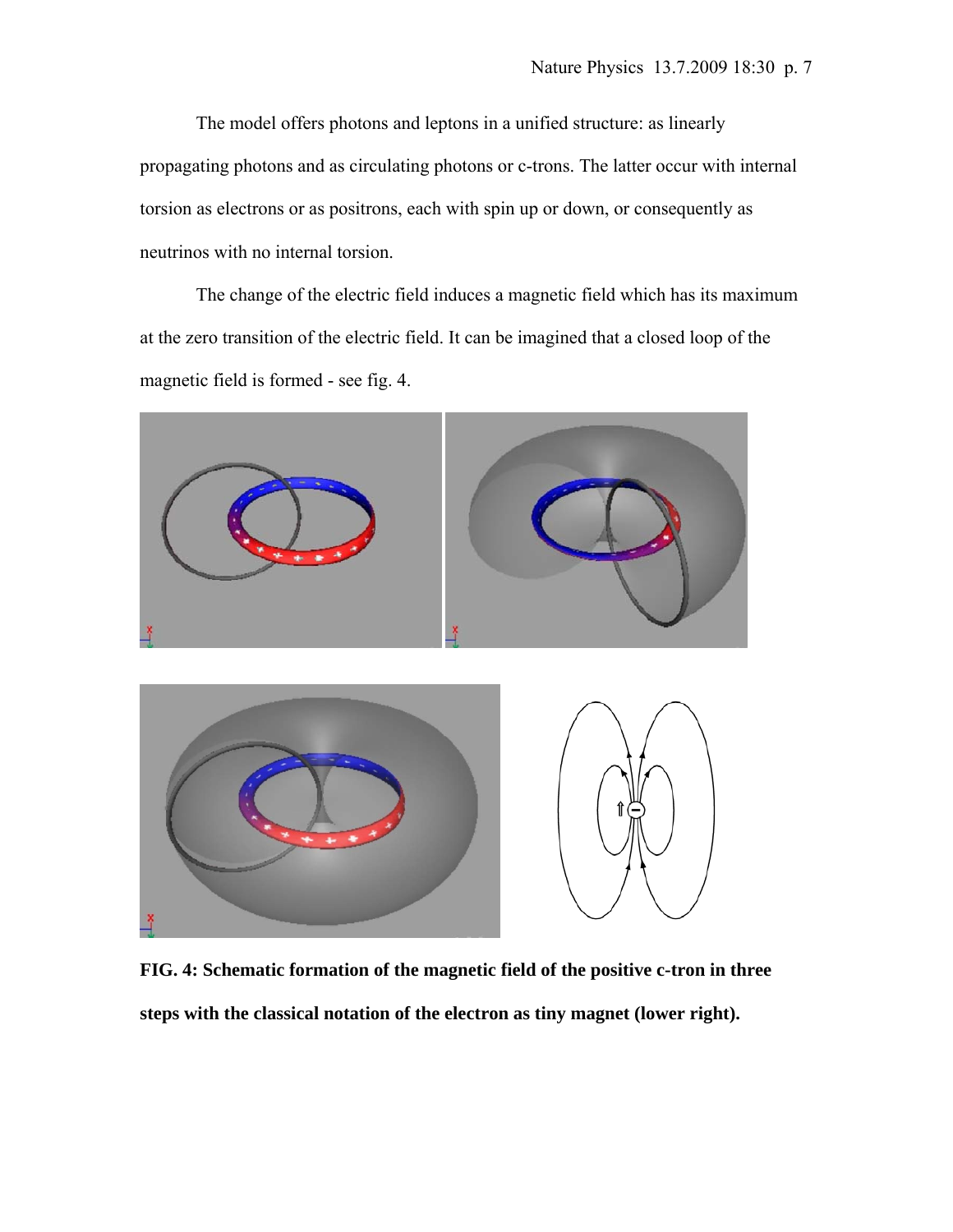The similarity with the well known picture of the electron as small bar magnet is compelling. The paths of the magnetic fields form a figure "eight" during one full phase and the electric field passes the circumference twice. It is this synchronizing of the radial frequency of the magnetic field with the tangential frequency of the electric field that might ensure the stability of the particle.

This model of a circulating wave so far shows all characteristics of the electron:

- o A negative electrical field on the exterior
- o its positive antiparticle
- o a spin and a magnetic moment, north and south pole
- $\circ$  the spin amounts to 1/2, as 2 circulations are necessary for a full phase
- o the electron mass as per  $E = m_{el} c^2 = h v$ , which can "impact" to other materials and interact like a particle
- o may behave like a wave in interferometer experiments, as it is a wave

#### **Radius Determination from Spin**

As a test of this model it is examined whether characteristics like the spin are associated with the mass of the electron, if the mass equivalent of the electromagnetic field rotates with speed of light  $C$ . The classical electron radius is derived from the capacity of the electron as sphere condenser with charge e:

$$
r_e = \frac{e^2}{4 \pi \epsilon_0 m_e c^2} = 2.81 \cdot 10^{-15} \text{ m}
$$
   
Equation (2) after: Mohr & Taylor<sup>7</sup>

The equatorial peripheral speed v of this classical electron would exceed the speed of light in several approaches, although it is a postulate of quantum mechanics not to contradict the classical mechanisms. The classical approach leads to "no meaningful result" according to the own statements of modern physics  $(R. Gross<sup>8</sup>)$ .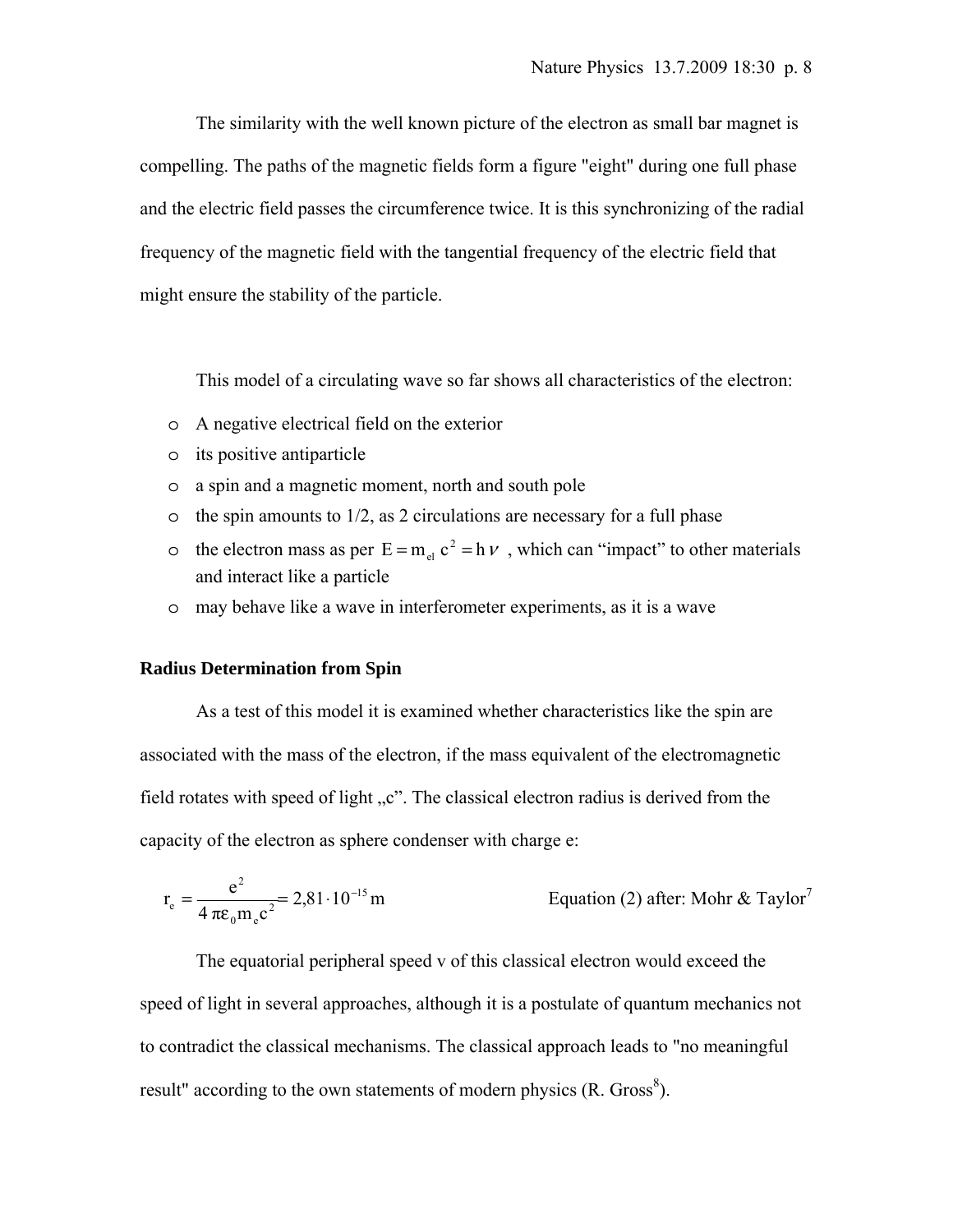The peripheral speed  $\mathbf{v}$ " in the current model is assumed as speed of light  $\mathbf{v}$ ".

This approach is strictly forbidden according to the standard model, since no "mass" can move with speed of light. Only "mass less" particles or photons which nevertheless are provided with an exactly defined mass/energy equivalent can move with c. If the approach is wrong, it should therefore lead to an unreasonable result.

The angular momentum L of a mass (e.g.  $m_{el}$ ) around an axis and the radius r is defined as:  $L = r \cdot m_{el} \cdot v$ 

The mass of the electron m<sub>el</sub> (= field energy  $\langle c^2 \rangle$  rotates with  $C$ , c" around the radius "r" in a first approximation. With  $v = c$  and with  $m<sub>a</sub>=0.51$  MeV/ $c<sup>2</sup>$  the angular momentum L becomes  $L = r \cdot m_{el} \cdot c$   $L = r (0.51 \text{ MeV}/c^2) \cdot c = r \cdot 0.51 \cdot 10^6 \text{ /c}.$ 

The electron spin is defined as  $L = 1/2 \cdot h/2 \pi$ . Now the radius is the only unknown parameter and can be calculated:

$$
r = \frac{1}{2} \cdot \frac{h}{2\pi m_{el} c} = \frac{1}{2} \cdot \frac{4,14 \cdot 10^{-15} \cdot 3 \cdot 10^8}{2\pi \cdot 0,51 \cdot 10^6} \quad \left[ \frac{eV \sin}{eV \sin} \right]
$$
   
Equation (3)

which gives  $r = 1.93 \cdot 10^{-13}$  m.

This radius corresponds to a measured value for the scattering of an individual photon at the electron. The quantity  $d = 2 r = 3,86*10^{-13}$  m is well known as Compton wavelength and also has been determined as electron diameter by Giese<sup>9</sup> and Mills<sup>10</sup>. What, if the Compton wavelength were more than a historical observation without further meaning? It should be considered that the analysis of atomic distances with x - rays is a usual procedure in physics and e.g. metallurgy. The measured Compton wavelength according to this model becomes a measurement of the diameter of the circulating wave of the electron.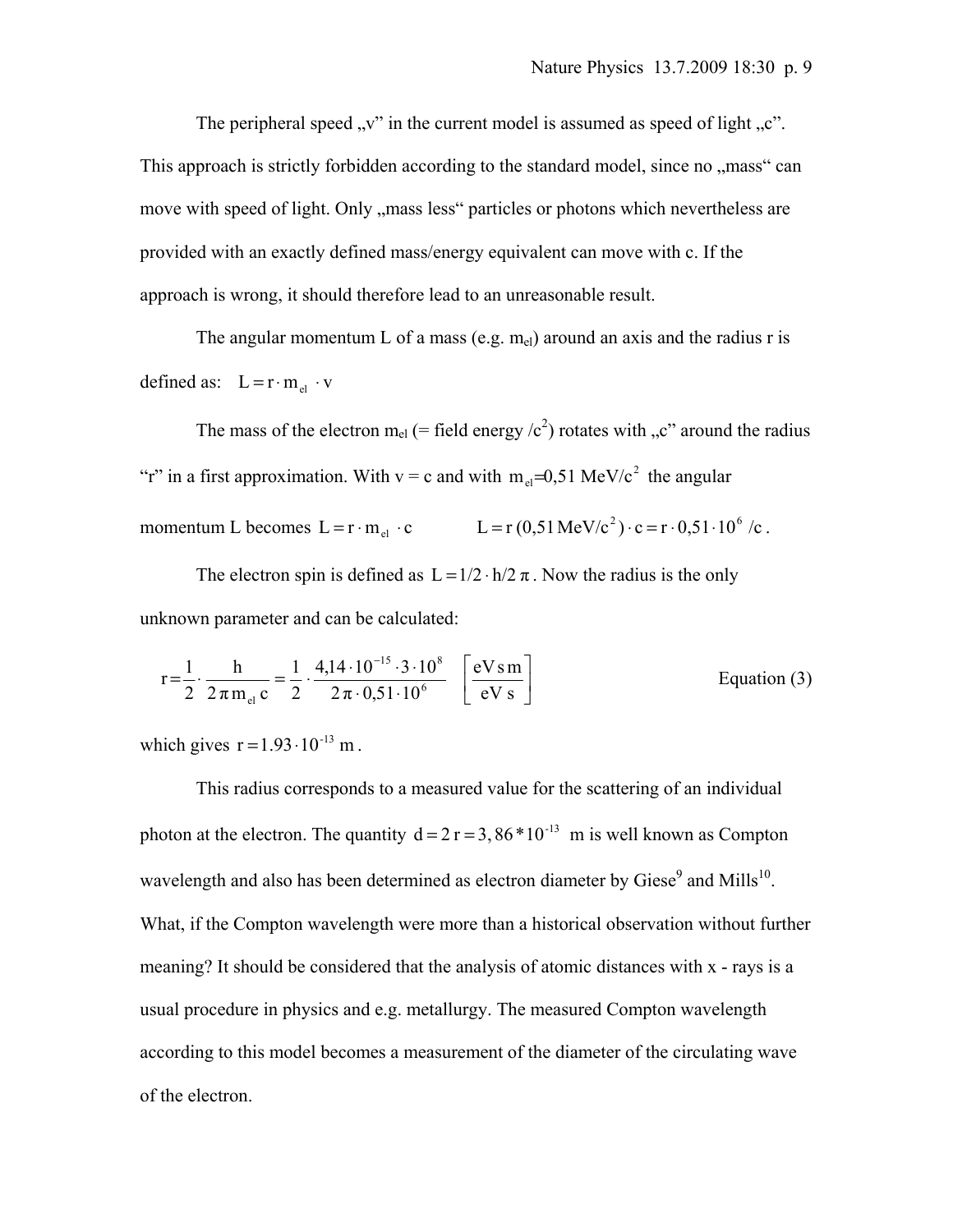The computation of the electron radius from the spin as rotation of the mass/ energy of the electromagnetic field with speed of light "c" around the radius "r" leads to a meaningful result in contrast to classical computations of the electron radius.

There are plenty of data suggesting that the diameters of electrons, protons or neutrinos are below a certain size of e.g.  $10^{-15}$  m. This would certainly be correct if looking for the small "stone with charge". It should be regarded, however, that the diameter will decrease at increasing energies of the particle/ c-tron. An electron accelerated to 1 GeV total energy has a diameter of  $1.9 * 10^{-16}$  m according to eq. 3, which perfectly fits to the current model and to the observations concerning measured particle diameters or effective cross sections at high particle energies.

The radius determined before has to be compatible with the classical quantum physics observations as the de Broglie wavelength and the mass energy equivalence. One full phase of the c-tron of the current model is completed after passing the circumference "C" of the particle twice, i.e.  $\lambda = 2 \cdot C = 2 \cdot \pi \cdot d$ . With the electron diameter  $d = 2 \text{ r} = 3.86$ \* 10<sup>-13</sup> m derived from the spin, the wavelength can be calculated to  $\lambda$  = 2.425 \* 10<sup>-12</sup> m and with  $v = c/\lambda$  the circulation frequency of the particle in rest to  $v_0 = 1.237 \cdot 10^{20}$  Hz. It is interesting that this rest mass frequency often is cited in physics books, but its nature rarely is explained or commented $11$ .

In a very clear way the natural frequency  $v_0$  by de Broglie for an electron in rest gets a realistic meaning as the true frequency of the c-tron of the energy  $E_0 = h v_0$ .

In the model, the c-tron wavelength of  $2.4 \cdot 10^{-12}$  m differs from the de Broglie wavelength of an electron of 1 eV (5.92  $10^5$  m/s) of ca.  $10^{-9}$  m. The de Broglie wavelength of a moving particle, however, is interpreted as the group velocity of matter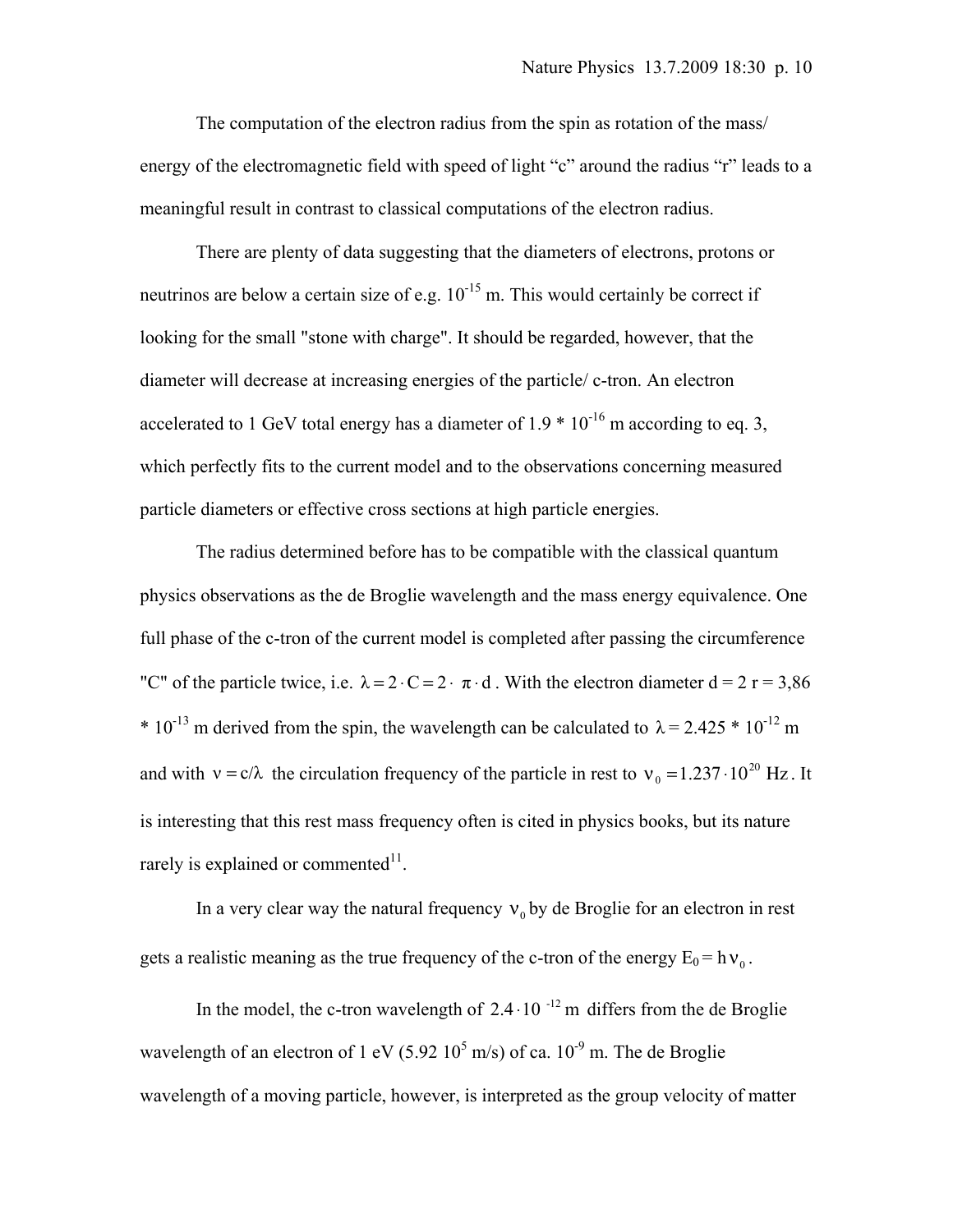waves. It is assumed that the displacement of the **E** - field maximum of the circulating wave for a certain particle velocity is identical with the de Broglie wavelength.

The fraction 1/X of the field energy of the c-tron that forms the external charge to the total field energy  $E = h \cdot v_0$  can be calculated. The electron is regarded as sphere capacitor with the stored energy  $E = \frac{1}{2} Q^2 / C$ .

$$
E_{\text{charge}} = 1/2 Q^2 / C = 1/X \cdot h \cdot v_0
$$
. With the capacity  $C = 4 \pi \epsilon_0 r_{el}$ , the charge Q is

$$
Q = \sqrt{\frac{1}{X} 2 h v_0 4 \pi \varepsilon_0 r_{el}}
$$
 Equation (4)

With the values for the de Broglie frequency  $v_0$ , the electron radius  $r_{el}$ determined above and the factor  $1/X = 1/137$ , the electron charge is calculated correctly to 1.603 10<sup>-19</sup> C. The dimensionless fraction  $1/X$  equals the fine structure constant  $\alpha$ , whose derivation may have been similar to the above approach. The figure 1/137 could be coincidence, too. If, nevertheless, the known formula of  $\alpha = e^2 / 2 \epsilon_0$  hc is inserted into eq. 4, the product inside the root equals to  $e^2 \cdot 1$  and Q = e. The coupling constant  $\alpha$  perfectly confirms the current model.

Above approach is regarded the quantum realistic origin and meaning of the coupling constant as the ratio of the electric field energy forming the charge of the electron to the total field energy  $h \cdot v_0$ .

## **Conclusions**

The interpretation of the electron as a circulating wave or photon leads from one elementary constant, the spin of the electron, to the elementary charge using another well known dimensionless factor, the fine structure or coupling constant. It gives a realistic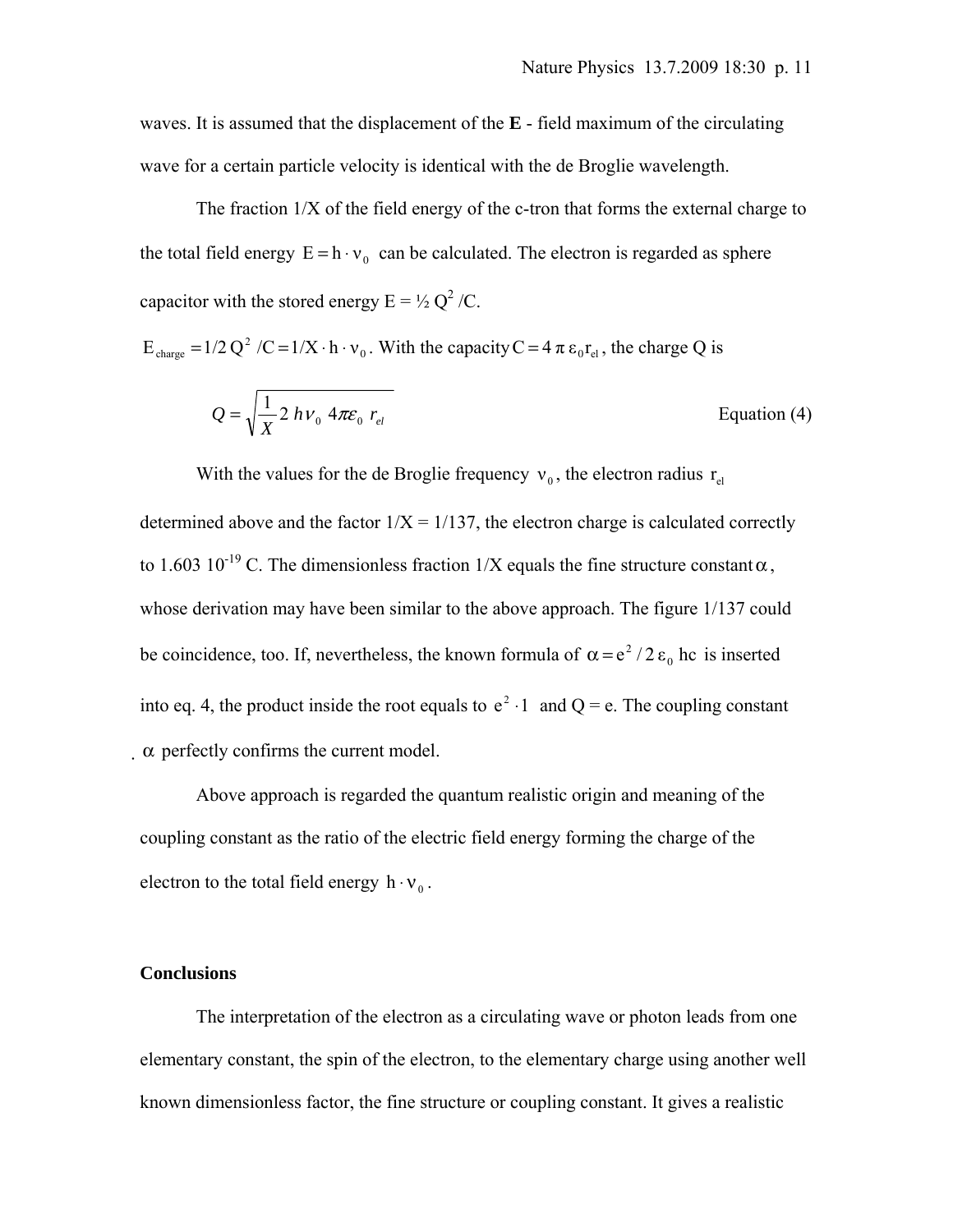meaning to the spin up and down characteristics and provides an approach for the neutrino.

The model solves the mystery of the application of the equation  $E = h v$  to solid matter, which led to the wave aspects and the de Broglie wavelength of matter. At the same time it opens a door to the equivalence of energy and matter itself,  $E = mc^2$ . Electromagnetic energy and matter are equivalent because they are of identical nature, at least shown for leptons so far. The application to hadrons or quarks in a similar approach is assessed elsewhere $^{12}$ .

The consequences of the model are the following:

- o The particle can behave as a wave, as it is a wave. Nevertheless it has the mass of  $m=E/c^2$ , which can cause all effects a solid particle can cause.
- o As the field revolves with the speed of light c, a macroscopic prediction of the results other than with the statistical methods of quantum mechanics is hardly possible.
- o The Zeeman Effect is the effect of the c-tron oscillating around the nucleus in reality.
- o There is a real sense of rotation in c-tron particles. In collision experiments, a parity violation must be observable due to superposition of the local field strength – The decay of W+ or W- particles exactly shows this effect: These can only decay into leptons with matching helix direction<sup>13</sup>.
- o The fine structure constant  $\alpha = 1/137$  is the fraction of uncompensated field energy (charge) to total field energy.  $\alpha$  should therefore increase, if the proportion of the total rotating field that is effective for an interaction increases e.g. for small distances to the rotary electromagnetic field or for high energies. This is exactly what is found<sup>14</sup>.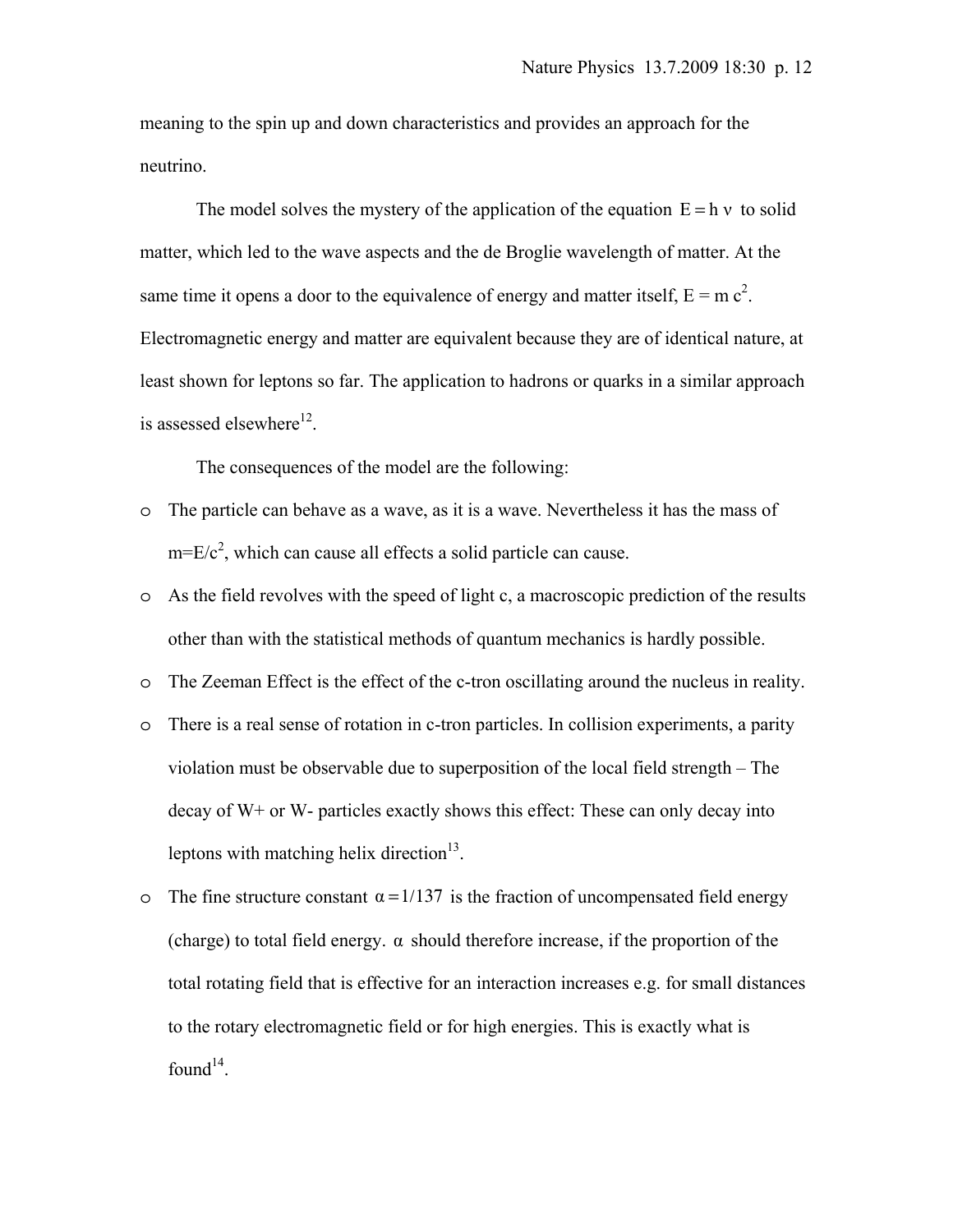- o The model describes matter as closed loops of electromagnetic waves, which do not have a point like centre and therefore are free of singularities. Mathematical problems in dealing with point-like mass concentrations therefore are eliminated.
- o The old question why the electron accelerated on its path around the nucleus shows no emission of energy is solved: no charge circles the atom but an electromagnetic wave with some excess field on the outside.

The model presented is based solely on the definition of the electric field itself and on classical equations of physics and early quantum physics. The model offers a great unification and simplification for the quantum world of the leptons so far.

### **Experimental Verification**

Experimental verification to verify or falsify a basic concept is required for every new theory. Absolutely identical to proposing new experiments is the requirement that a theoretical model shall fulfill the results of experiments already performed – if it offers simplification compared to the assumptions required by the old theory.

The natural and realistic explanation of the spin 1/2 is a strong aspect in favor of the current particle model. The experiments proposed would have been to observe the spin balance in particle collision experiments and watch for the law of spin conservation with the postulated spin  $\frac{1}{2}$  for the electron.

All formulations and correlations between e.g. charge and fine structure constant have already been found. The formula for  $\alpha$  had been found earlier – but with what interpretation? Here the interpretation is given in a simple and realistic way.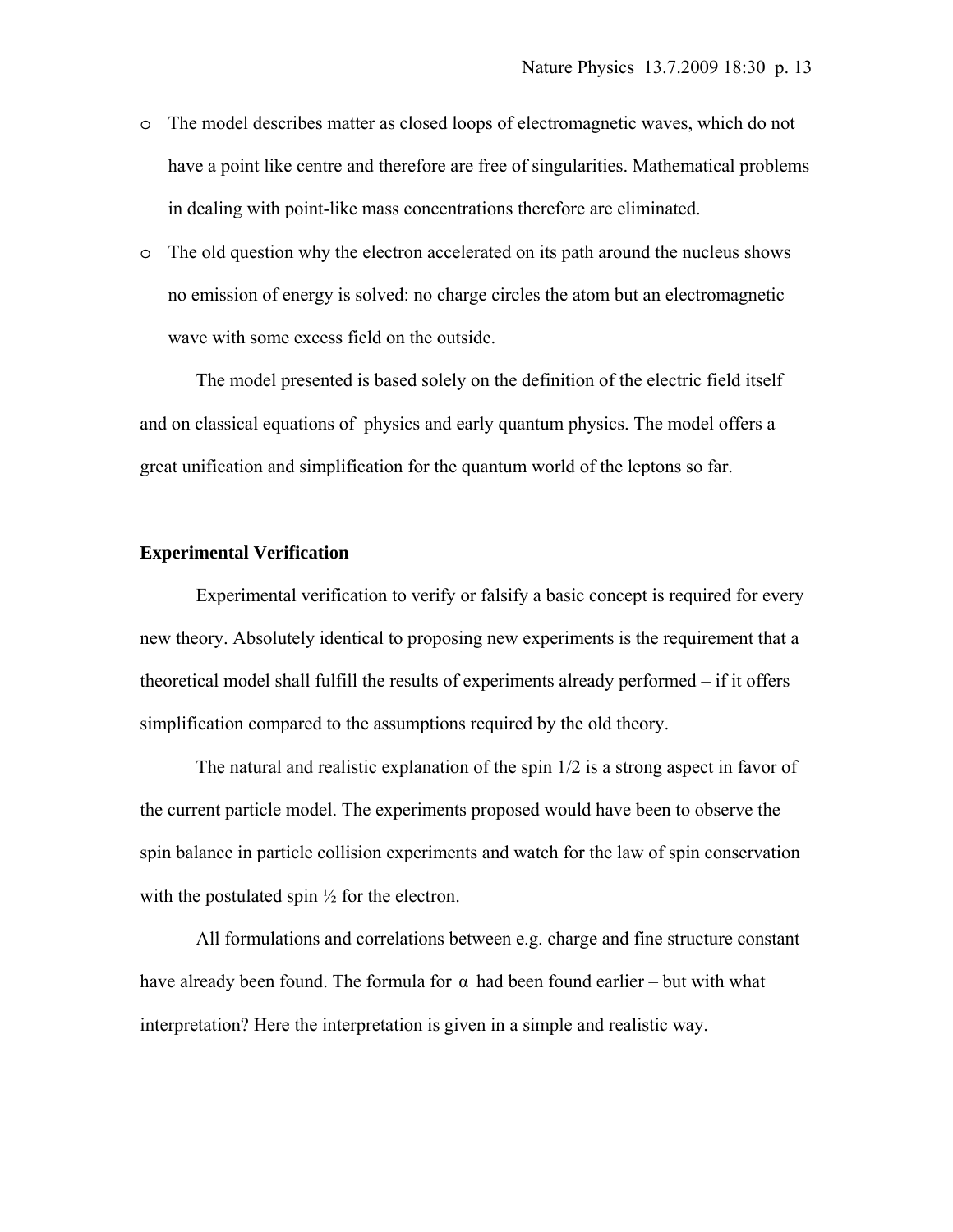An oscillating movement of the electron and the interaction with the magnetic field of the nucleus - the Zeeman-effect - already has been discovered. Fine and hyperfine structures in the spectra of light emitted by atoms had been found and interpreted in this way. In the c-tron model it can easily be visualized that each of the small loops or ripples on the orbit<sup>15</sup> corresponds to one field rotation with the De Broglie frequency.

The Moebius ribbon has another remarkable property, which was found experimentally: a set of eight paper ribbons was produced, which were marked with a polarity – red or black for positive or negative field, both pointing up and down, all twisted either to the left or to the right before closing the loop with paper adhesive in identical manner. Table 1 shows the results of this little experiment.

| marking (inside)             |                 |               |                 |               | $^{+}$          | $^{+}$        | $^{+}$          | $^+$ |
|------------------------------|-----------------|---------------|-----------------|---------------|-----------------|---------------|-----------------|------|
| spin direction               | ↑               | ↑             |                 |               | 个               | ↑             |                 |      |
| ribbon twist                 | $\leftarrow$    | $\rightarrow$ | $\leftarrow$    | $\rightarrow$ | $\leftarrow$    | $\rightarrow$ |                 |      |
| particle polarity<br>outside | $e+$            | $e+$          | $e+$            | $e+$          | $e-$            | $e-$          | $e-$            | $e-$ |
| seen clockwise               | CW1             | cwo           | CW1             | <b>CWO</b>    | CW1             | <b>CWO</b>    | CW1             | CWO  |
| seen counter-<br>clockwise   | cc <sub>O</sub> | cc1           | cc <sub>O</sub> | cc1           | cc <sub>0</sub> | cc1           | cc <sub>0</sub> | cc1  |

**TABLE 1: All possibilities of making a paper strip Moebius ribbon. "cwi" and "cwo" is seen clockwise with inward, respectively outward torsion, "cci" and "cco" are the same seen counter-clockwise.** 

There are four positive and four negative combinations. Basically they contain two groups either being the clockwise inward or clockwise outward type. Each particle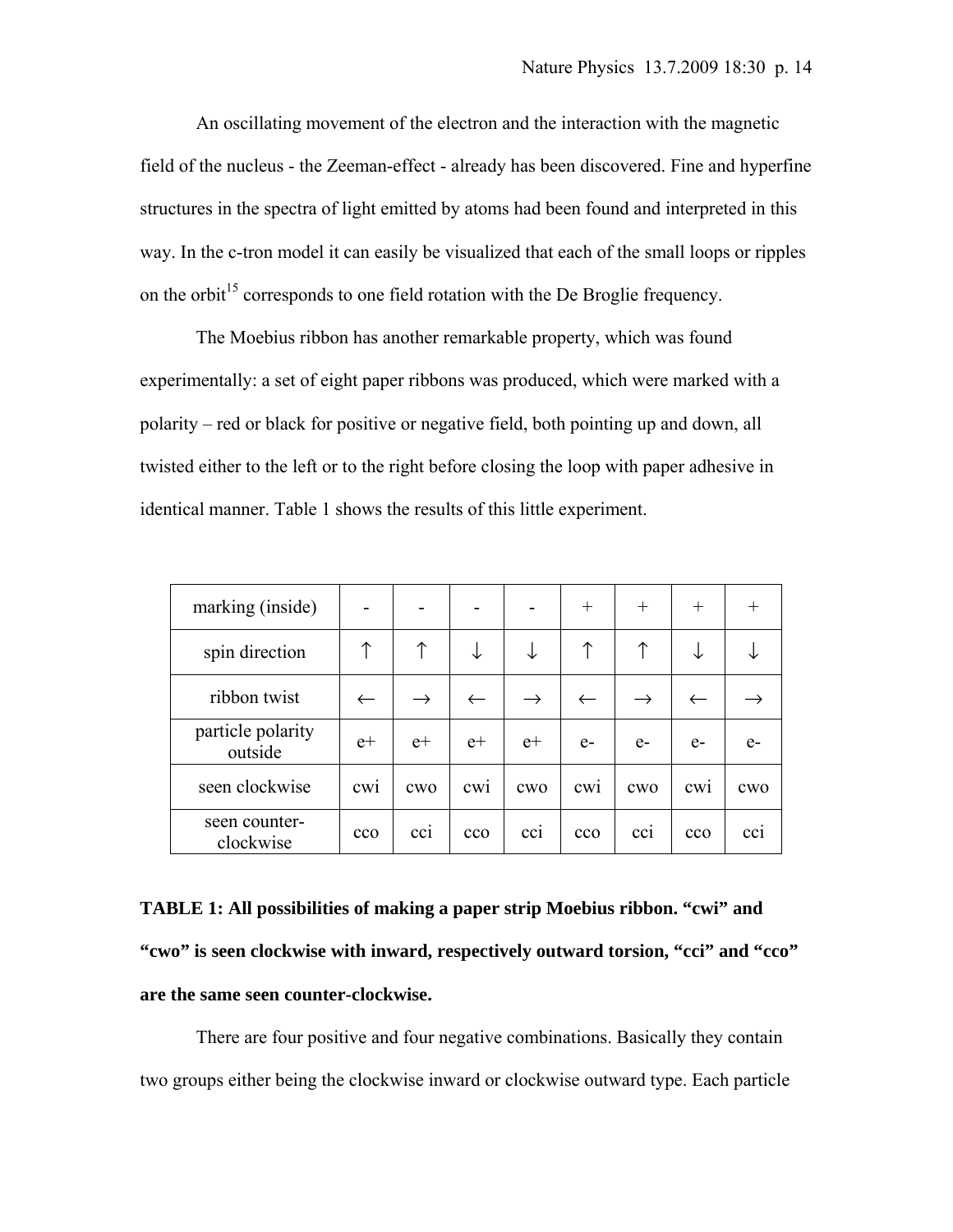has the property "inward" torsion and "outward" torsion at the same time. It shows an inward twist if observed from one side and outward twist if seen from the other side in space. This means that each beam of electrons will sort itself into two beams in a Stern – Gerlach experiment. Each split beam, which is allowed to loose its orientation in space (having been aligned by the magnetic orientation), will have – again – both properties of inward torsion and outward torsion depending on the orientation of the individual particle as it enters a next quantum separator. This is exactly what is been found experimentally.

As usually a continued split up of every filtered beam in two beams is observed, it might be worth while looking at the results under the aspect of the current model. The  $+$ and – spin directions classically should be identical in magnitude and energy and differ only in the sense of rotation. The c-trons might show different energy levels with the twist inward or outward and stay that way if filtered once. Any splitting of the beam from then on would have to be attributed to a randomization of the orientation between the filters and a sorting in the next magnetic field depending on how they enter this field. There are experiments to verify the model, e.g. the existence of the two basic versions of the electron with torsion outwards and torsion inwards to give an additional magnetic moment. It already has been performed - the Stern Gerlach experiment led to the description of the properties "spin up" and "spin down".

Experimental verification of the proposed model can be performed with a Stern - Gerlach type of experiment, too, where first the clockwise-inward are sorted from the clockwise outward electrons. Then one beam can again be sorted in two, if the electrons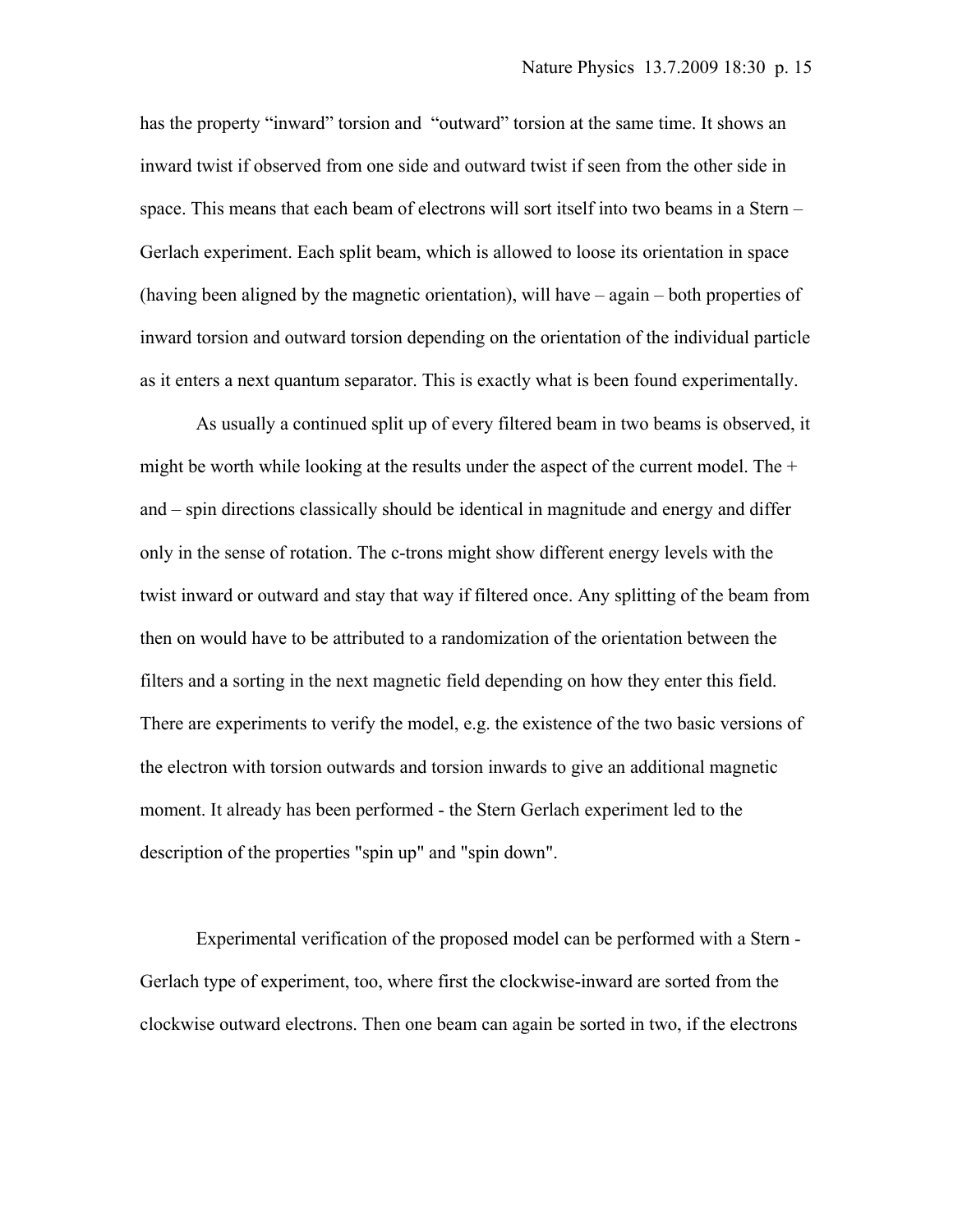are allowed to randomize - e.g. by thermal movement, by interaction with other magnetic fields or by gaps in the magnetic field keeping the alignment.

If, however, the electrons are e.g. cooled and the orientation in the magnetic field constantly is kept aligned, the filtered beam should not spilt in two, again. Extremely low energy electrons with low beam densities should be preferable in this test, no interaction with magnetic fields of nearby atoms or neighboring electrons can be allowed.

Proposed for verification further is a three dimensional, time dependent field simulation to show the statistical - like behavior of the c-tron in collision experiments. It cannot behave other than the observed quantum waves; however, interactions are strictly local and causal.

Second, mathematical integration over volume and time of the field of the wave circling the Moebius ribbon (e.g. based on eq. 1) is proposed. It should prove that 1/137 of the total field-energy and mass equivalent of the electron of eq. 2 are sufficient to form the field of the elementary charge, stipulated that  $E_0$  is determined from another source.

There is no accepted formulation for the structure of the electron, rather than effort to avoid this crucial question by using the abstracted "black box" with quantum properties. The current formulation of the electron is a basic concept and is not in contradiction to accepted theories.

#### **Questions and correspondence should be addressed to:**

**christoph.caesar @t-online.de**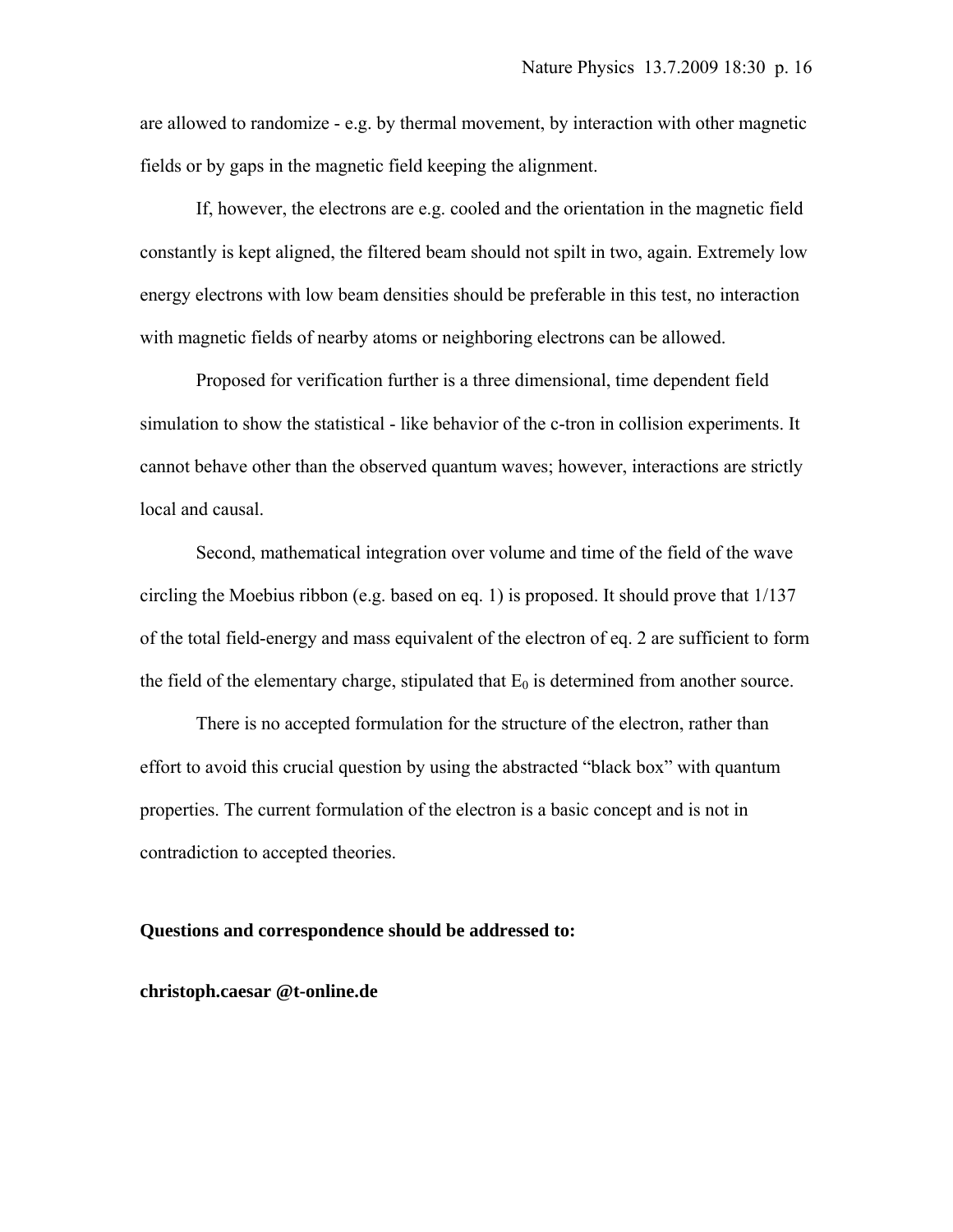# **References**

 $\overline{a}$ 

muenchen.de/~kressier/SS02/phy34/4.pdf, Chapter 4

<sup>2</sup> A. Giese, *Proc. Spring Meeting of the DPG*, Dresden, Germany, (March, 24, 2000), cited after http://www.ag-physics.org

<sup>3</sup> R. L. Mills, http://www.blacklightpower.com/theory/book.shtml

- 4 F. Grotelüschen, *Der Klang der Superstrings,* dtv, München,(1999), p. 30
- 5 O. Höfling, P. Waloschek, *Die Welt der kleinsten Teilchen*, **8474**, rororo, Reinbek bei

Hamburg, (1988), p. 455

6 F. Grotelüschen, *Der Klang der Superstrings*, dtv, München, (1999), p. 30ff

<sup>7</sup> Mohr & Taylor *Physical Constants*, (1999) http://pdg.lbl.gov/2000/consrppbook.pdf

8 R. Gross, *Das Wasserstoffatom*, lectures, http://www1.physik.tu-

muenchen.de/~kressier/SS02/phy34/4.pdf, Chapter 4

<sup>9</sup> A. Giese, (Spring Meeting of the DPG, Dresden, Germany March, 24, 2000), after http://www.ag-physics.org

10 R. L. Mills, http://www.blacklightpower.com/theory/book.shtml

11 W. H. Westphal, *Physik,* Springer Verlag Berlin (1963), p. 620

12 C. R. Caesar, *Elektromagnetisches Teilchenmodell sowie Verfahren zu seiner* 

*Berechnung und Simulation,* (submitted 2003.09.08, published 2005.04.14) German

Patent Application DE 103 41 341 A1

13 O. Höfling, P. Waloschek, *Die Welt der kleinsten Teilchen*, 8474, rororo, Rheinbek b. Hamburg 1984, p. 420

<sup>&</sup>lt;sup>1</sup> R. Gross, *Das Wasserstoffatom*, http://www1.physik.tu-